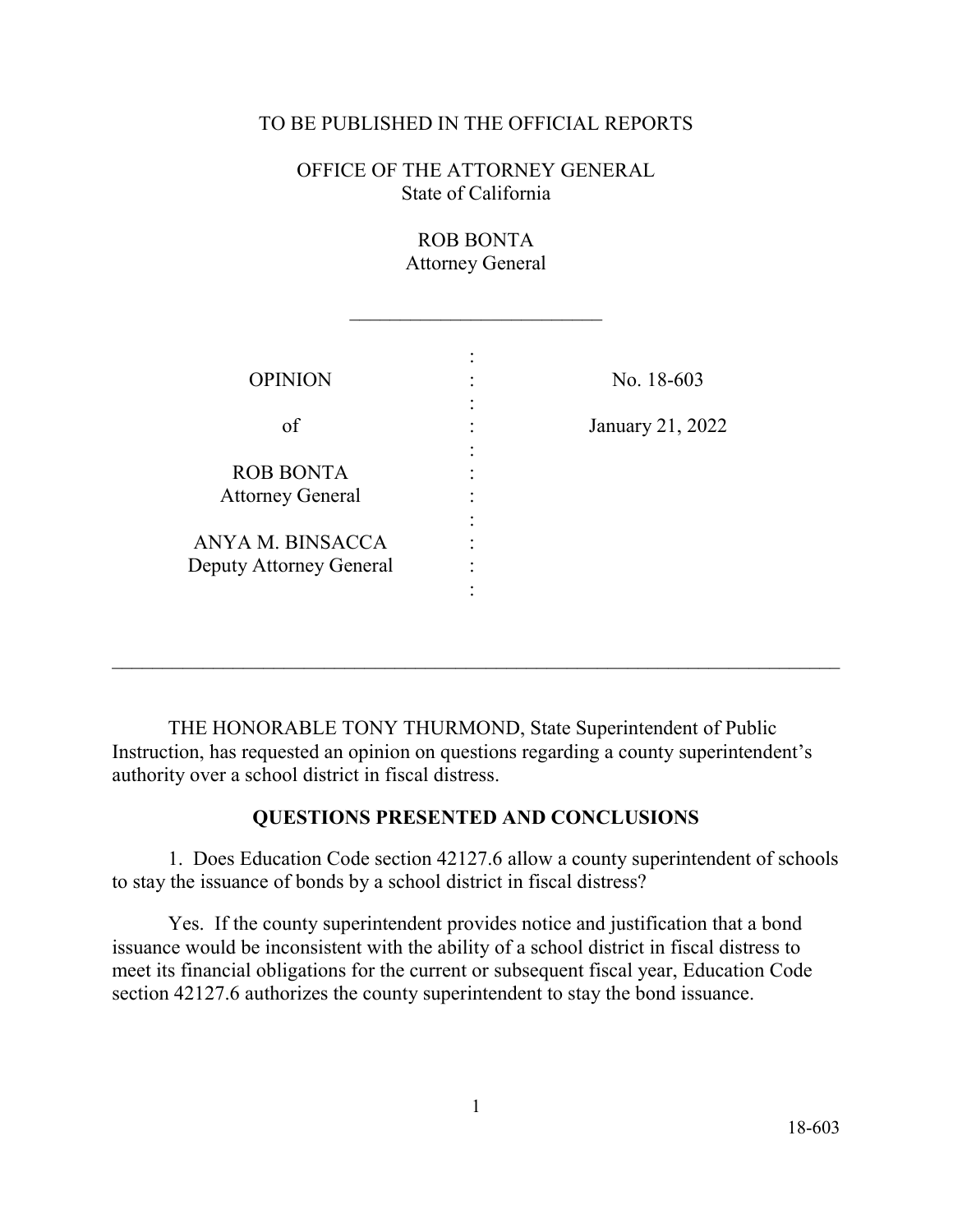outstanding audit deficiencies? 2. May such a stay remain in place pending resolution of an investigation or

 issuance, up to the point that the superintendent approves the district's budget for the subsequent fiscal year, so long as the superintendent determines that the action would be Yes. A county superintendent generally may stay any action, including a bond inconsistent with the ability of the school district to meet its financial obligations for the current or subsequent fiscal year.

#### **BACKGROUND**

schools,<sup>2</sup> and school districts.<sup>3</sup> Here we are concerned with the powers of a county responsibility for the fiscal oversight of each school district in his or her county pursuant to the authority granted by this code."<sup>5</sup> County superintendents provide support and involved in day-to-day operations. [6](#page-1-5) "Policy determinations regarding school districts are The state Constitution creates a structure for governance of public education consisting of a state superintendent of public instruction, $\frac{1}{2}$  $\frac{1}{2}$  $\frac{1}{2}$  county superintendents of superintendent, whose general duties are set forth in the Education Code, and include the broad directives to "superintend the schools of his or her county,"[4](#page-1-3) and to "maintain guidance for the operations of individual schools or local districts, but are not typically made by the [district] superintendent and the local school boards."<sup>7</sup>

 school districts showing evidence of fiscal distress. Specifically, if a superintendent the directive to take "all actions that are necessary to ensure that the school district meets We are asked about the scope of a county superintendent's power with respect to "determines that a school district will be unable to meet its financial obligations for the current or subsequent fiscal year," the superintendent is given certain powers to facilitate

<span id="page-1-3"></span>4 Ed. Code, § 1240, subd. (a). Future undesignated statutory references are to the Education Code.

<span id="page-1-5"></span><sup>6</sup> Cal. County Superintendents Educational Services Assn., Statutory Functions of County Boards of Education & County Superintendents of Schools (Aug. 4, 2014), p. 4, [<https://www.scoe.org/files/statutory-functions.pdf>](https://www.scoe.org/files/statutory-functions.pdf).

<span id="page-1-6"></span><sup>7</sup>*Ibid*.

<span id="page-1-0"></span><sup>&</sup>lt;sup>1</sup> Cal. Const., art. IX,  $\S$  2.

<span id="page-1-1"></span> $2$  Cal. Const., art. IX,  $\S$  3.

<span id="page-1-2"></span><sup>3</sup> Cal. Const., art. IX, § 14.

<span id="page-1-4"></span><sup>5</sup> Ed. Code, § 1240, subd. (b).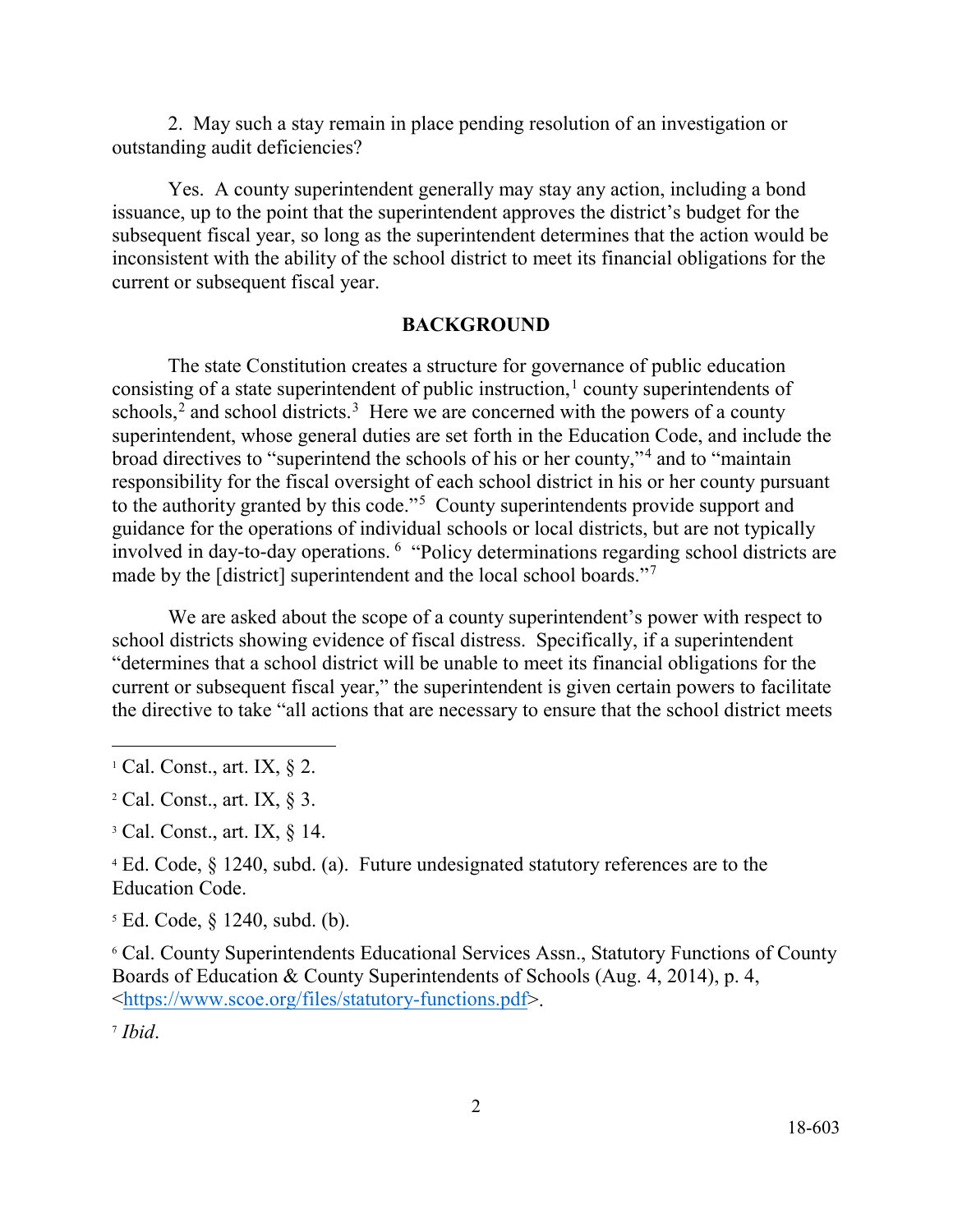its financial obligations  $\dots$ ."<sup>8</sup> Among these powers is the ability to stay or rescind any subsequent fiscal year.<sup>9</sup> action inconsistent with the ability of the district to meet its obligations for the current or

 school district's issuance of bonds. The Education Code authorizes school districts to issue [bonds.](https://bonds.10)<sup>10</sup> Bonds are "a type of long-term borrowing" that enables a government entity to raise [money.](https://money.11)<sup>11</sup> School districts sell bonds to investors with an agreement to repay the money, with interest, on a particular schedule.<sup>1[2](#page-2-4)</sup> The district is thus able to often provided by taxpayers, over time.<sup>13</sup> The question here asks about bond "issuance," The question here asks about application of this stay-and-rescind authority to a fund a large project that will provide value over many years, and to spread the repayment, which refers to "the process of authorizing, selling and delivering by the issuer of a new issue of municipal securities," of which bonds are one type.<sup>[14](#page-2-6)</sup>

## **ANALYSIS**

## **Does Education Code Section 42127.6 Allow a County Superintendent of Schools to Stay the Issuance of Bonds by a School District in Fiscal Distress?**

 Code section 42127.6, subdivision (e)(2) allows a county superintendent to prevent a The first question presented is whether the stay-and-rescind authority in Education school district found unable to meet its fiscal obligations for the current or subsequent

<span id="page-2-4"></span><sup>12</sup>*Ibid*.

 $\overline{a}$ 

<span id="page-2-5"></span><sup>13</sup>*Ibid*.

<span id="page-2-0"></span> certifies that the district is unable to meet its financial obligations for the remainder of the 8 Ed. Code, § 42127.6, subd. (e). This provision also applies if the school district board current fiscal year or the subsequent fiscal year. (Ed. Code,  $\S$  42131, subd. (a)(1).)

<span id="page-2-1"></span><sup>9</sup> Ed. Code, § 42127.6, subd. (e)(2).

<span id="page-2-2"></span><sup>10</sup> See generally Ed. Code, tit. 1, div. 1, ch. 10 (School Bonds).

<span id="page-2-3"></span><sup>&</sup>lt;sup>11</sup> Legislative Analyst's Office, Ballot Pages, Bonds, [<https://lao.ca.gov/ballotanalysis/bonds>](https://lao.ca.gov/ballotanalysis/bonds) (as of Jan. 19, 2022).

<span id="page-2-6"></span><sup>&</sup>lt;sup>14</sup> Municipal Securities Rulemaking Board Glossary, "issuance," available at [<https://www.msrb.org/Glossary/Definition/ISSUANCE.aspx>](https://www.msrb.org/Glossary/Definition/ISSUANCE.aspx), "municipal securities," available at [<https://www.msrb.org/Glossary/Definition/MUNICIPAL-](https://www.msrb.org/Glossary/Definition/MUNICIPAL-SECURITIES.aspx)[SECURITIES.aspx>](https://www.msrb.org/Glossary/Definition/MUNICIPAL-SECURITIES.aspx).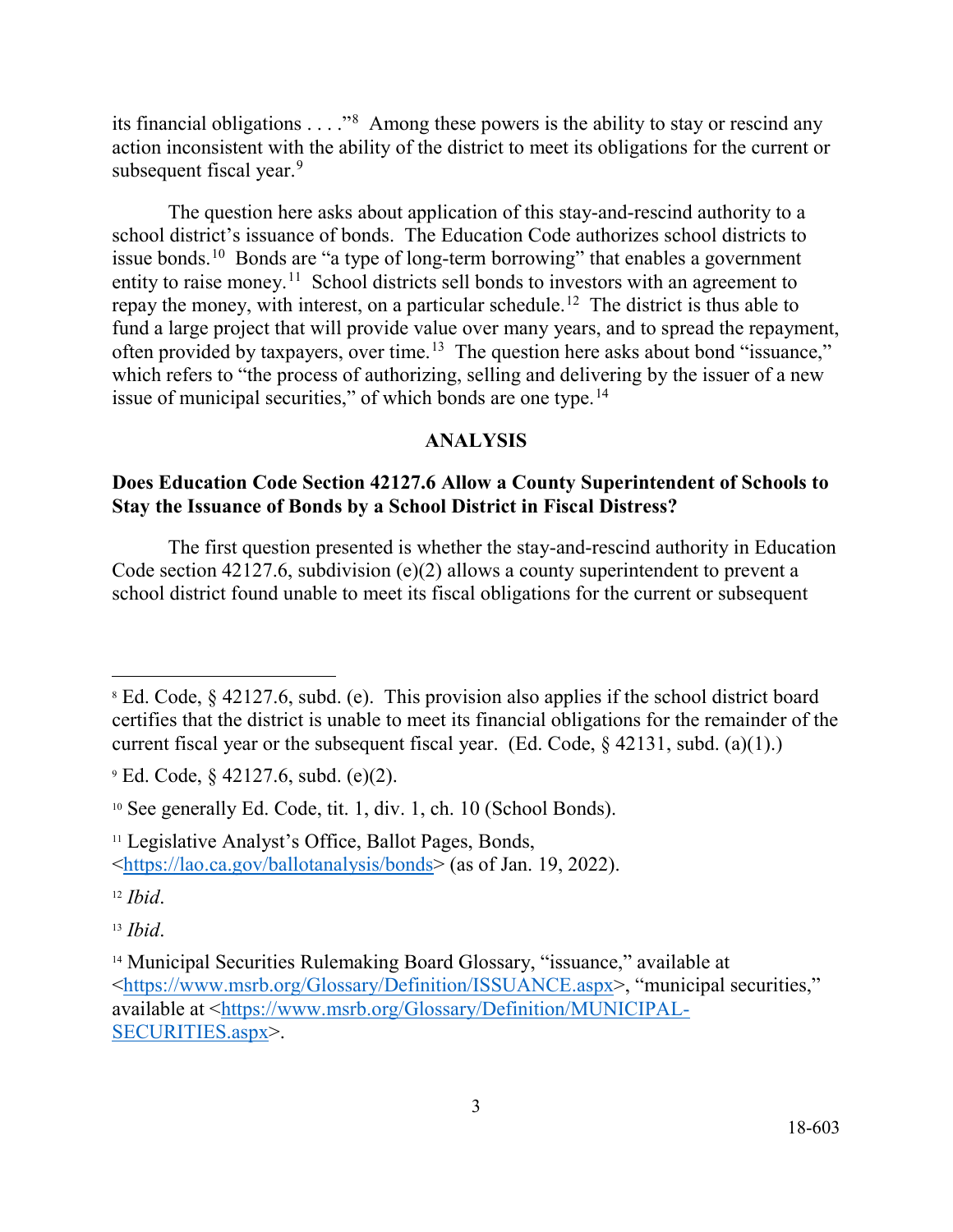fiscal year from issuing bonds. This subdivision gives the county superintendent the authority to:

 subsequent fiscal year. This includes any actions up to the point that the schools. The county superintendent of schools shall inform the governing justification for any exercise of authority under this paragraph.<sup>1[5](#page-3-0)</sup> Stay or rescind any action that is determined to be inconsistent with the ability of the school district to meet its obligations for the current or subsequent year's budget is approved by the county superintendent of board of the school district in writing of the county superintendent's

stay.<sup>[16](#page-3-1)</sup> We initially observe that there is nothing in the statutory language to indicate that bonds are excluded from its ambit. Rather, the stay-and-rescind provision is worded with the district's ability to meet its financial [obligations.](https://obligations.17)<sup>[17](#page-3-2)</sup> The statute requires the county superintendent to justify a stay or rescission in writing to the school [board.](https://board.18)<sup>18</sup> But year, nothing in the stay-and-rescind provision prevents the county superintendent from staying a bond issuance. We first look to the statute's language to determine whether the Legislature intended to include a bond issuance within the actions the county superintendent may broadly, allowing the county superintendent to stop *any action* determined inconsistent so long as the county superintendent can articulate that a bond issuance is "inconsistent" with a school district's ability to meet its financial obligations for the current or following

In addition, the statute exempts certain items—but not bonds—from the county superintendent's stay-and-rescind power. The statute "does not authorize the county superintendent of schools to abrogate any provision of a collective bargaining agreement

 $\overline{a}$ 

<span id="page-3-3"></span> superintendent's authority if they are not effective in resolving the district's financial <sup>18</sup> *Ibid*. This justification requirement is reinforced by section 42127.6(f), which dictates that any time a county superintendent imposes a budget revision or exercises the stayand-rescind authority, the action "shall be accompanied by a notification that shall include the actions to be taken, the reasons for the actions, and the assumptions used to support the necessity for these actions." Additionally, the State Superintendent of Public Instruction monitors the efforts of the county superintendent, and can assume the county problems. (Ed. Code, § 42127.6, subd. (k).)

<span id="page-3-0"></span> 15 Ed. Code, § 42127.6, subd. (e)(2).

<span id="page-3-1"></span><sup>&</sup>lt;sup>16</sup> Tuolumne Jobs & Small Business Alliance v. Superior Court (2014) 59 Cal.4th 1029, 1037.

<span id="page-3-2"></span><sup>&</sup>lt;sup>17</sup> Ed. Code, § 42127.6, subd. (e)(2).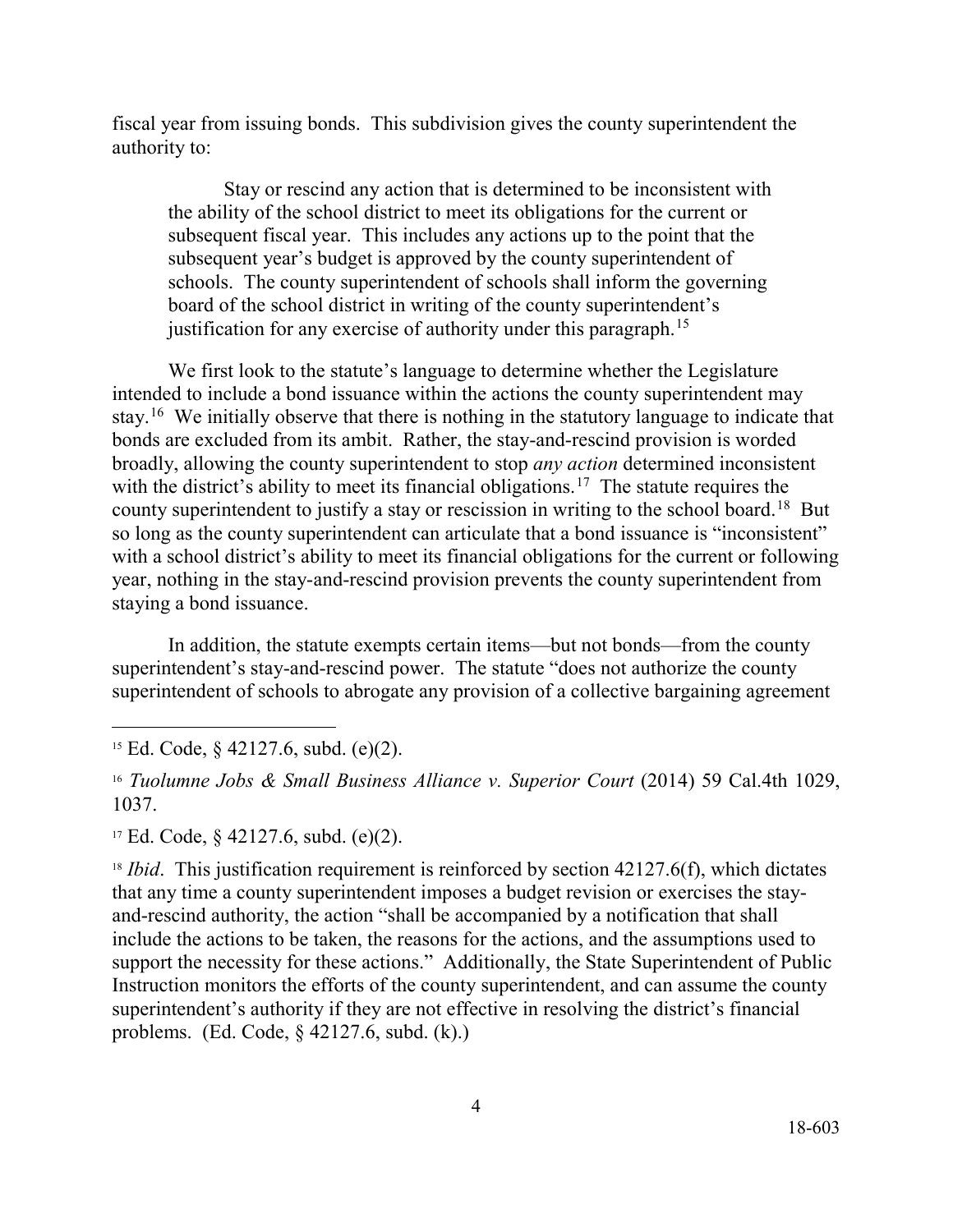schools assumed authority pursuant to subdivision  $(e)$ ."<sup>19</sup> That the Legislature carved out that was entered into by a school district before the date that the county superintendent of an exception for provisions of collective bargaining agreements, but did not do so for bonds, is strong evidence that the Legislature intended the superintendent's stay-andrescind powers to extend to [bonds.](https://bonds.20)<sup>20</sup>

 Taking a wider view of the statutory scheme, we observe that in designing the county superintendent of schools may exercise fiscal emergency powers."<sup>21</sup> The county superintendent, when first presented with evidence of fiscal distress, investigates the district's financial condition, and assesses whether the district will be able to meet its financial obligations for the current and two subsequent fiscal years.<sup>[2](#page-4-3)2</sup> If the county district meets its financial obligations."<sup>[23](#page-4-4)</sup> The possible remedial actions include [assignment.](https://assignment.24)<sup>24</sup> powers and responsibilities of county superintendents with respect to fiscally distressed school districts, the Legislature created "a complex progression of investigation, findings, notification, appellate review, further findings and further appellate review before the superintendent "determines that a school district may be unable to meet its financial obligations for the current or two subsequent fiscal years," the superintendent must propose remedial actions, and take "all actions that are necessary to ensure that the school assigning a fiscal expert to advise the district, conducting studies of the district's financial and budgetary conditions, requiring the district to encumber financial obligations, having the district submit proposals for addressing the causes of the fiscal distress, withholding compensation for the district board or district superintendent, and assigning a Fiscal Crisis and Management Assistance Team to review teacher hiring, retention, and

If, after taking those actions, the county superintendent "determines that a school district will be unable to meet its financial obligations for the current or subsequent fiscal year," the superintendent must take "all actions that are necessary to ensure that the school district meets its financial obligations . . . ," including at least one of the actions

<span id="page-4-2"></span><sup>21</sup>*Polster v. Sacramento County Office of Education* (2009) 180 Cal.App.4th 649, 665.

<span id="page-4-0"></span><sup>19</sup> Ed. Code, § 42127.6, subd. (g).

<span id="page-4-1"></span> specified in a statute, [the court] may not imply additional exemptions unless there is a <sup>20</sup>*Sierra Club v. State Bd. of Forestry* (1994) 7 Cal.4th 1215, 1230 ("if exemptions are clear legislative intent to the contrary").

<span id="page-4-3"></span><sup>&</sup>lt;sup>22</sup> Ed. Code, § 42127.6, subd. (a)(1).

<span id="page-4-4"></span> <sup>23</sup>*Ibid*.

<span id="page-4-5"></span><sup>&</sup>lt;sup>24</sup> Ed. Code, § 42127.6, subds. (a)(1)(A)-(G).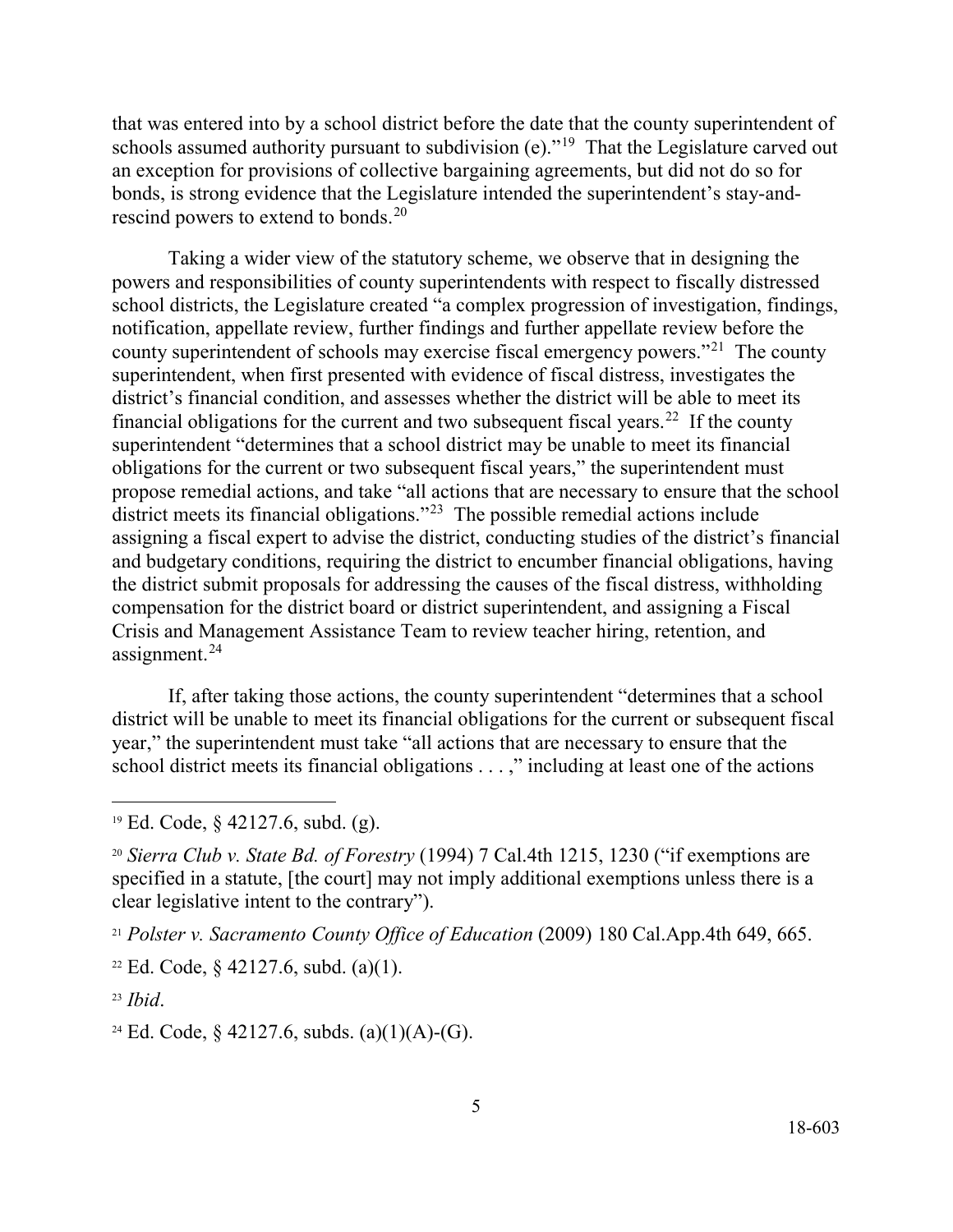enumerated in section 42127.6, subdivision (e).<sup>[25](#page-5-0)</sup> The enumerated actions at this stage power we are asked about here, the stay-and-rescind authority.<sup>26</sup> include imposing a budget revision on the school district, assisting in developing a financial plan or a budget, appointing a financial advisor to perform these actions, and the

for the current or subsequent year.<sup>27</sup> Given the precarity of a school district's financial position at this stage, the Legislature saw fit to give county superintendents the ability to This legislative purpose is best honored by concluding that a county superintendent who Thus, the stay-and-rescind authority comes into play only in the most severe cases of fiscal distress, where a school district will be unable to meet its financial obligations stay any action inconsistent with the district's ability to meet its financial obligations. determines that a bond issuance is inconsistent with a school district's ability to meet its financial obligations may prevent that bond issuance using the stay-and-rescind authority.

 stay the bond issuance. In sum, if the county superintendent provides the required notice and justification showing that a bond issuance is inconsistent with a school district's ability to meet its financial obligations for the current or following year, the county superintendent may

## **May Such a Stay Remain in Place Pending Resolution of an Investigation Related to the Fiscal Distress or Outstanding Audit Deficiencies?**

 issuance of bonds when the issuance would be inconsistent with the district's ability to been asked whether a stay may remain in place pending the resolution of a district district's satisfaction of action items identified in an audit by a county office of education. Because we conclude that a county superintendent may stay a school district's meet its financial obligations, we consider the second question presented: whether that stay may remain in place pending resolution of certain events. Specifically, we have attorney's investigation, a Securities and Exchange Commission investigation, or the

subsequent fiscal year."<sup>28</sup> The statute does not speak to particular events justifying the We begin by reiterating that the stay-and-rescind power vests broad discretion in the county superintendent to "[s]tay or rescind any action that is determined to be inconsistent with the ability of the school district to meet its obligations for the current or

<span id="page-5-0"></span><sup>25</sup> Ed. Code, § 42127.6, subd. (e).

<span id="page-5-1"></span><sup>&</sup>lt;sup>26</sup> Ed. Code,  $\frac{6}{7}$  42127.6, subds. (e)(1)-(5).

<span id="page-5-2"></span><sup>27</sup> Ed. Code, § 42127.6, subd. (e).

<span id="page-5-3"></span> 28 Ed. Code, § 42127.6, subd. (e)(2).